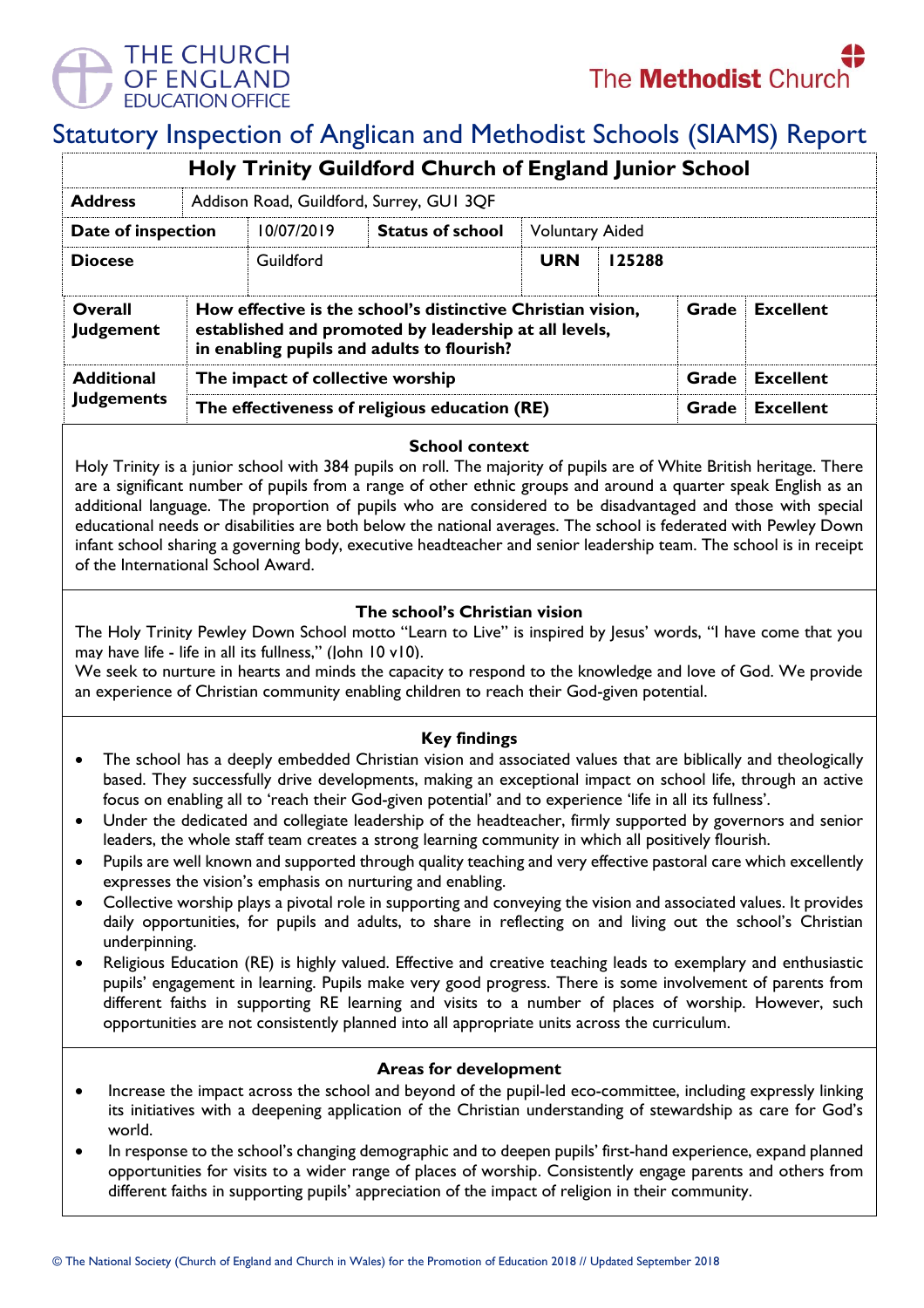# How effective is the school's distinctive Christian vision, established and promoted by leadership at all levels, in enabling pupils and adults to flourish?

### **Inspection findings**

The school's distinctive Christian vision is both theologically and biblically underpinned so that the importance of Christian education and its impact is well expressed as a motivator for ongoing developments. The vision effectively incorporates recent developments in Church of England education. It is deeply appreciated by all members of the school community. It is inspired by the words of Jesus about bringing life in all its fullness. This leads to an inclusive and joyful school where pupils and adults thrive as they together develop their God-given potential. Leaders at all levels actively promote the vision and associated values as summarised in its motto, 'Learn to Live'. Policies and practices strongly mirror the inclusive Christian underpinning which consistently creatively shapes and informs the many facets of the school's daily life. Rigorous and ongoing systems monitor its effectiveness as a church school. These have an extensive impact upon its continuing development. Senior leaders and governors have excellent insight into their school ensuring that the vision drives forward developments. Staff at all levels understand and live the vision and recognise how it positively impacts on them professionally and personally. There is a strong and mutually beneficial partnership with its federated infant school. This supports, for example, a holistic view of education across the primary phase, with very effective transition practices in place.

Under the committed leadership of the headteacher, the staff create a welcoming, inclusive and transformational school community. All are respected and valued and there is a deep sense of belonging. Everyone is treated with dignity and respect reflected in pupils' excellent behaviour. Difference and diversity within and outside of school are constructively celebrated. A recognition of this is it receiving the British Council's International Schools Award recently along with the eTwinning schools label.

The broad curriculum successfully supports and challenges pupils to apply their learning to life in school and beyond. It is carefully tailored to the needs of the individual which means that all pupils make at least good, if not accelerated progress. It particularly means the more vulnerable pupils are excellently provided for through well-targeted support. The curriculum is creatively enriched by focus days and weeks and by a wide range of extra-curricular activities, and through the House system. These strongly broaden and deepen pupils' experiences as they develop both academically and personally.

All pupils consider 'big questions' about life and living and reflect on local and global issues of justice and equality. Pupils are fully engaged in school life and know that their voice is listened to. This contributes strongly to them understanding that they can make a difference both in school and further afield. There is strong engagement with charitable giving so that, 'all can have a better life' as one pupil reflected. The Eco Committee is beginning to have a positive impact within the school. However, how it expresses an appreciation of the Christian concept of stewardship is not embedded.

The mental health and wellbeing of all pupils, their families and of staff is given high priority. Consequently, the school is a nurturing, supportive and inclusive community. This strongly reflects its Christian vision. Pastoral care is a strength, impacting positively on the attainment and progress of pupils and the engagement and professional growth of staff.

As an expression of the school's focus on enabling all to flourish staff are extremely well equipped to teach in this Church school. This leads to a collegiate and positive working environment and to effective high-quality induction and professional development. Working practices are enriched through effective involvement with the Diocese of Guildford. Areas to improve from the previous denominational inspection have been positively addressed.

There is a shared understanding of spiritual development which impacts strongly on the wide range of opportunities provided and the positive responses of pupils and adults. Prayer, silence and reflection are very well integrated into school life. This includes reflection books for Years 4 to 6. These provide a clear focus for pupils to express their ideas and personal questions and responses. Leaders, including governors, place high priority on RE and collective worship and these play a significant role in fostering pupils' spiritual development.

Collective worship provides an engaging and well thought out framework through which the school's vision, associated values and motto are admirably modelled. It is inclusive and sensitively led. Staff and pupils are creatively involved in leading collective worship and engage strongly with it. As one pupil explained, 'I enjoy it because we worship God and think about ourselves and others and how we should live'. Worship is strongly supported by the rector and the church is regularly used to celebrate key Christian festivals. Through an exemplary focus on biblical material, appropriately delivered, pupils express a clear understanding of the teachings of Jesus. They have a clearly articulated appreciation of the Christian concept of God as Father, Son and Holy Spirit. Prayer and reflection are